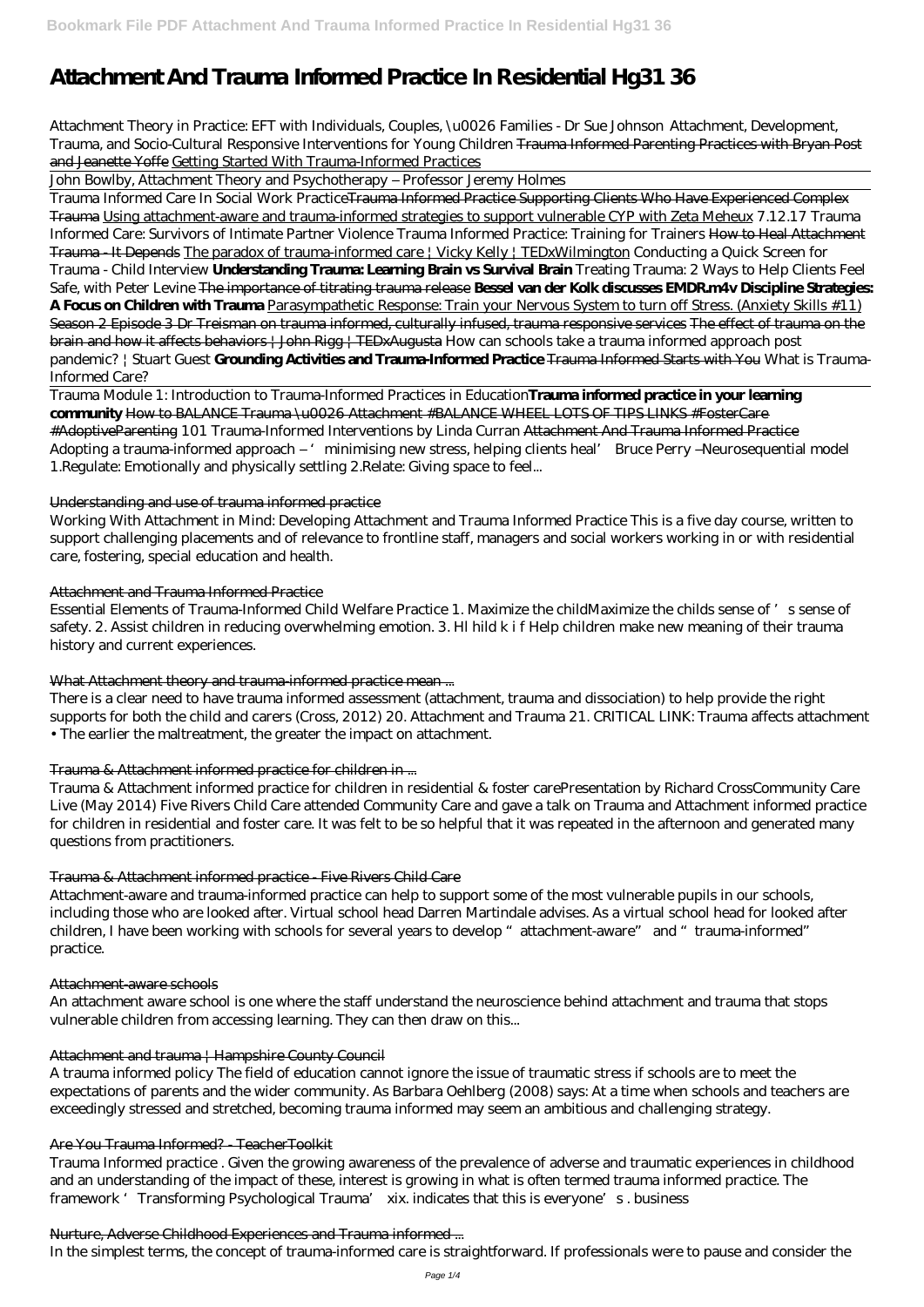# role trauma and lingering traumatic stress plays in the lives of the...

#### Understanding and Use of Trauma Informed Practice

Awareness of trauma, including of complex trauma has progressed over the last 20 years. This includes the development of the framework called "Trauma-informed care and practice". This framework is informed by new knowledge around attachment, development, working with the body, memory and an understanding of self.

#### Trauma-informed Care and Practice - Blue Knot

Attachment and trauma aware approaches inspire effective practice in many highly successful schools and settings. Joining ARC connects you to our network and supports your development of best practice. ARC Beneifts Become a Member Supporting mental health and well-being

#### Attachment & Trauma Aware approaches in education | ARC

The CARE Therapeutic Framework is an evidence-informed, strengths-based approach. It draws attention to conventional aspects of caregiving and relating that support optimal developmental outcomes for children. The CARE Therapeutic Framework is trauma-informed.

#### Trauma Informed Care: The CARE Therapeutic Framework ...

An enhanced understanding of trauma can enable practitioners and managers, from all the agencies working with children in care, to improve their practice with severely distressed children and to reduce the negative impact of trauma not only on children but also on the adults caring for them.

## Trauma sensitive practice with children in care  $\frac{1}{1}$  Iriss

Providing attachment-informed care in residential settings requires a policy and culture shift which recognises and values the healing potential of special relationships. Some children's homes already do this and in these settings the inevitable disruptions in relationship that happen are recognised as painful and anxiety-provoking for children.

#### Attachment-informed practice with looked after children ...

Relevant websites. Trauma, PTSD and Attachment www.saia.org.uk (Scottish Attachment in Action) www.istss.org (International Society for Traumatic Stress Studies) www.estss.org (European Society for Traumatic Stress Studies) www.estd.org (European Society for Trauma and Dissociation) www.isst-d.org (International Society for the Study of Trauma and Dissociation)

#### Resources - Beacon House

Trauma Module 1: Introduction to Trauma-Informed Practices in Education**Trauma informed practice in your learning community** How to BALANCE Trauma \u0026 Attachment #BALANCE WHEEL LOTS OF TIPS LINKS #FosterCare #AdoptiveParenting 101 Trauma-Informed Interventions by Linda Curran Attachment And Trauma Informed Practice Adopting a trauma-informed approach – ' minimising new stress, helping clients heal' Bruce Perry –Neurosequential model

Trauma Informed Schools in an organisation committed to improving the health and wellbeing and ability to learn of the most vulnerable schoolchildren in the UK, namely those who have suffered trauma, abuse, neglect and/or have mental health problems or attachment issues.

#### Trauma Informed Schools UK

Trauma-informed practice recognises the prevalence of trauma and its impact on the emotional, psychological and social wellbeing of people. Awareness of trauma has progressed over the last 20...

#### Trauma Informed Practice | PLYMOUTH.GOV.UK

Trauma-informed care is a way of providing services by which social workers recognize the prevalence of early adversity in the lives of clients, view presenting problems as symptoms of maladaptive coping, and understand how early trauma shapes a client's fundamental beliefs about the world and affects his or her psychosocial functioning across the life span.

*Attachment Theory in Practice: EFT with Individuals, Couples, \u0026 Families - Dr Sue Johnson Attachment, Development, Trauma, and Socio-Cultural Responsive Interventions for Young Children* Trauma Informed Parenting Practices with Bryan Post and Jeanette Yoffe Getting Started With Trauma-Informed Practices

John Bowlby, Attachment Theory and Psychotherapy – Professor Jeremy Holmes

Trauma Informed Care In Social Work PracticeTrauma Informed Practice Supporting Clients Who Have Experienced Complex Trauma Using attachment-aware and trauma-informed strategies to support vulnerable CYP with Zeta Meheux *7.12.17 Trauma Informed Care: Survivors of Intimate Partner Violence Trauma Informed Practice: Training for Trainers* How to Heal Attachment Trauma - It Depends The paradox of trauma-informed care | Vicky Kelly | TEDxWilmington *Conducting a Quick Screen for Trauma - Child Interview* **Understanding Trauma: Learning Brain vs Survival Brain** *Treating Trauma: 2 Ways to Help Clients Feel Safe, with Peter Levine* The importance of titrating trauma release **Bessel van der Kolk discusses EMDR.m4v Discipline Strategies: A Focus on Children with Trauma** Parasympathetic Response: Train your Nervous System to turn off Stress. (Anxiety Skills #11) Season 2 Episode 3 Dr Treisman on trauma informed, culturally infused, trauma responsive services The effect of trauma on the brain and how it affects behaviors | John Rigg | TEDxAugusta *How can schools take a trauma informed approach post pandemic? | Stuart Guest* **Grounding Activities and Trauma-Informed Practice** Trauma Informed Starts with You *What is Trauma-Informed Care?*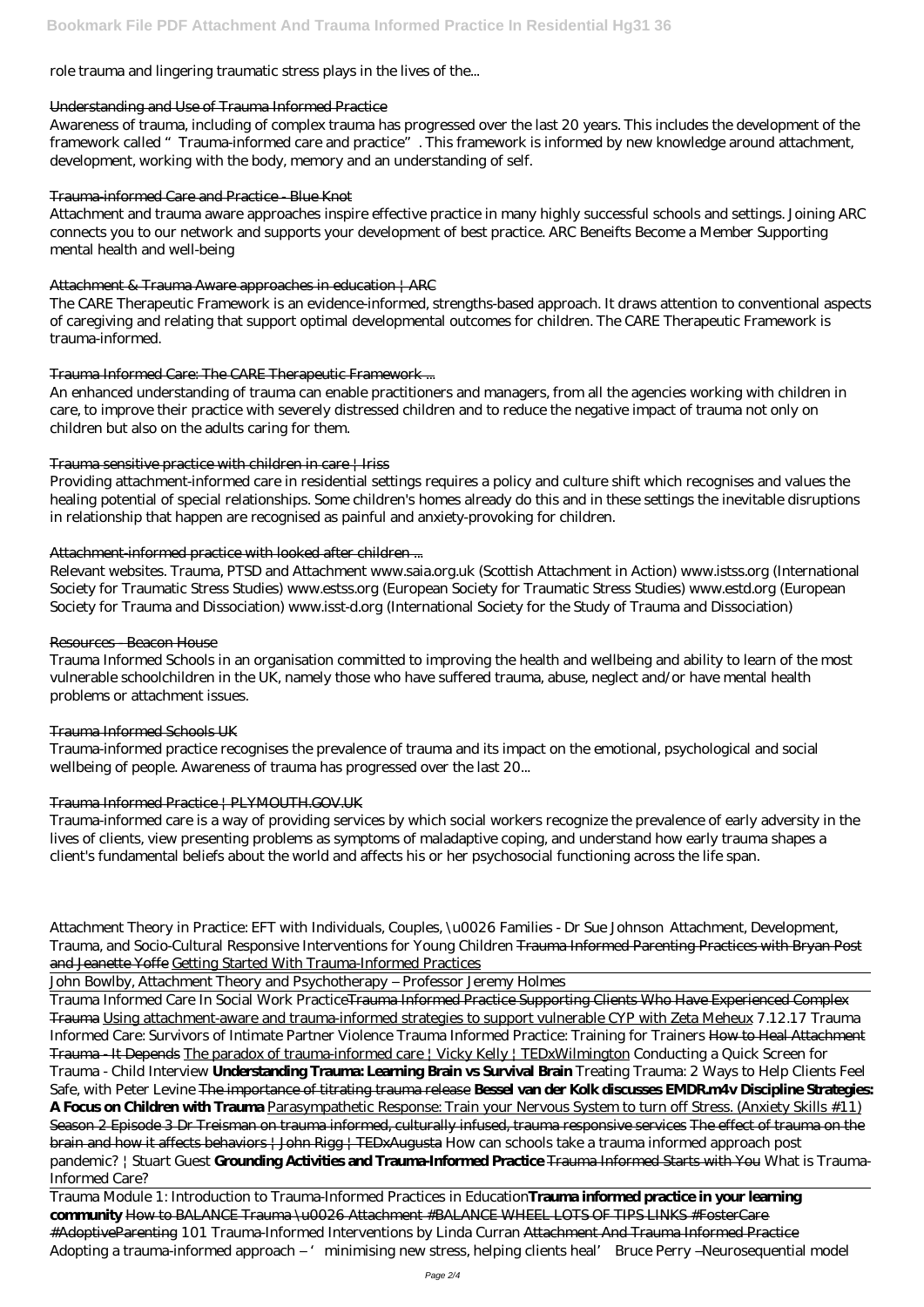# 1.Regulate: Emotionally and physically settling 2.Relate: Giving space to feel...

#### Understanding and use of trauma informed practice

Working With Attachment in Mind: Developing Attachment and Trauma Informed Practice This is a five day course, written to support challenging placements and of relevance to frontline staff, managers and social workers working in or with residential care, fostering, special education and health.

#### Attachment and Trauma Informed Practice

Essential Elements of Trauma-Informed Child Welfare Practice 1. Maximize the childMaximize the childs sense of 's sense of safety. 2. Assist children in reducing overwhelming emotion. 3. Hl hild k i f Help children make new meaning of their trauma history and current experiences.

#### What Attachment theory and trauma-informed practice mean ...

There is a clear need to have trauma informed assessment (attachment, trauma and dissociation) to help provide the right supports for both the child and carers (Cross, 2012) 20. Attachment and Trauma 21. CRITICAL LINK: Trauma affects attachment • The earlier the maltreatment, the greater the impact on attachment.

#### Trauma & Attachment informed practice for children in ...

Trauma Informed practice . Given the growing awareness of the prevalence of adverse and traumatic experiences in childhood and an understanding of the impact of these, interest is growing in what is often termed trauma informed practice. The framework 'Transforming Psychological Trauma' xix. indicates that this is everyone's. business

Trauma & Attachment informed practice for children in residential & foster carePresentation by Richard CrossCommunity Care Live (May 2014) Five Rivers Child Care attended Community Care and gave a talk on Trauma and Attachment informed practice for children in residential and foster care. It was felt to be so helpful that it was repeated in the afternoon and generated many questions from practitioners.

#### Trauma & Attachment informed practice - Five Rivers Child Care

Attachment-aware and trauma-informed practice can help to support some of the most vulnerable pupils in our schools, including those who are looked after. Virtual school head Darren Martindale advises. As a virtual school head for looked after children, I have been working with schools for several years to develop "attachment-aware" and "trauma-informed" practice.

#### Attachment-aware schools

An attachment aware school is one where the staff understand the neuroscience behind attachment and trauma that stops vulnerable children from accessing learning. They can then draw on this...

#### Attachment and trauma | Hampshire County Council

A trauma informed policy The field of education cannot ignore the issue of traumatic stress if schools are to meet the expectations of parents and the wider community. As Barbara Oehlberg (2008) says: At a time when schools and teachers are exceedingly stressed and stretched, becoming trauma informed may seem an ambitious and challenging strategy.

#### Are You Trauma Informed? - TeacherToolkit

#### Nurture, Adverse Childhood Experiences and Trauma informed ...

In the simplest terms, the concept of trauma-informed care is straightforward. If professionals were to pause and consider the role trauma and lingering traumatic stress plays in the lives of the...

#### Understanding and Use of Trauma Informed Practice

Awareness of trauma, including of complex trauma has progressed over the last 20 years. This includes the development of the framework called "Trauma-informed care and practice". This framework is informed by new knowledge around attachment, development, working with the body, memory and an understanding of self.

#### Trauma-informed Care and Practice - Blue Knot

Attachment and trauma aware approaches inspire effective practice in many highly successful schools and settings. Joining ARC connects you to our network and supports your development of best practice. ARC Beneifts Become a Member Supporting mental health and well-being

#### Attachment & Trauma Aware approaches in education | ARC

The CARE Therapeutic Framework is an evidence-informed, strengths-based approach. It draws attention to conventional aspects of caregiving and relating that support optimal developmental outcomes for children. The CARE Therapeutic Framework is trauma-informed.

#### Trauma Informed Care: The CARE Therapeutic Framework ...

An enhanced understanding of trauma can enable practitioners and managers, from all the agencies working with children in care, to improve their practice with severely distressed children and to reduce the negative impact of trauma not only on children but also on the adults caring for them.